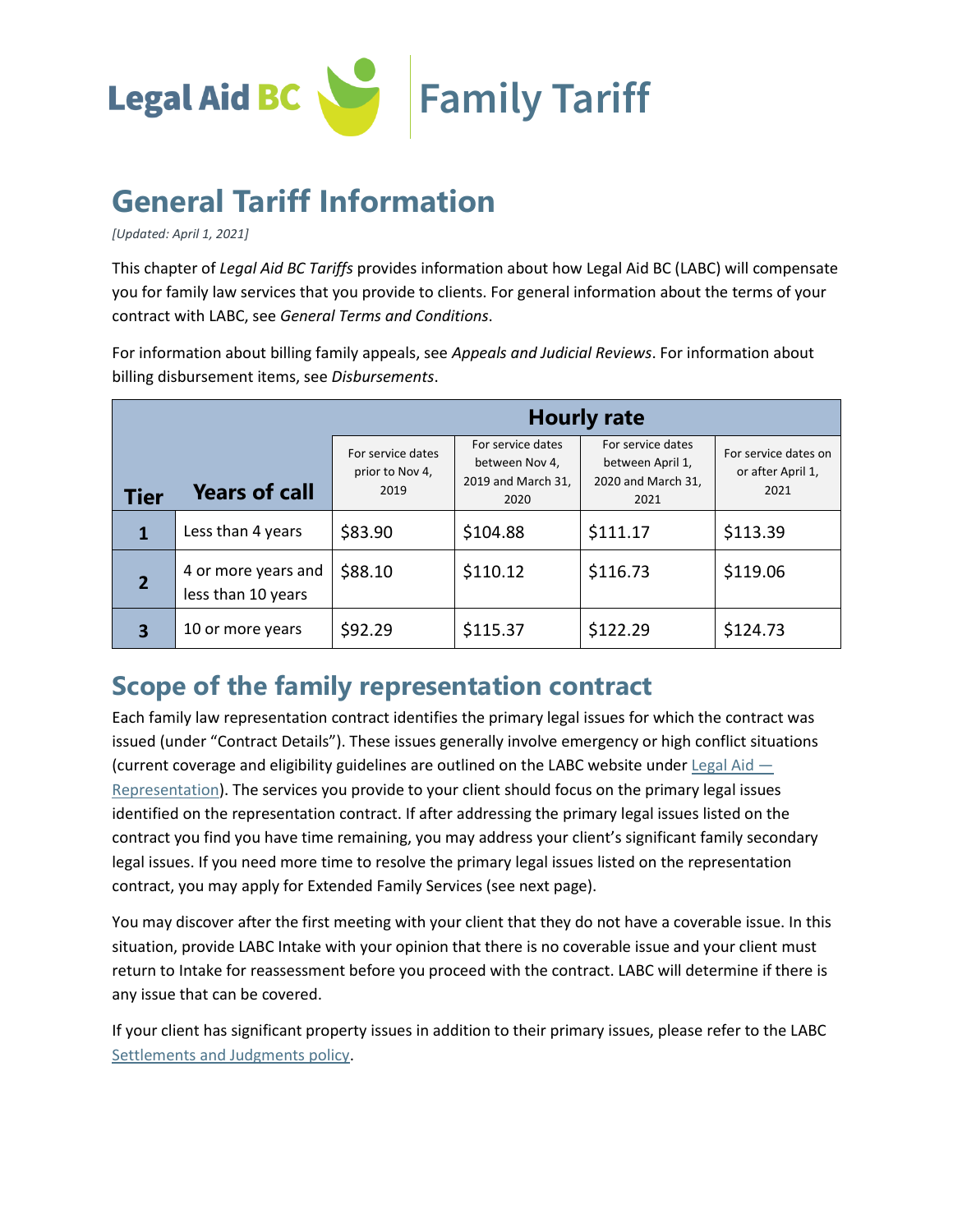

## **Scope of a protection order representation contract**

You may receive a limited representation contract ("protection order only") if your client requires a protection order under the *Family Law Act (FLA)* and does not otherwise qualify for a family law representation contract. Such contracts may be issued for family members, as defined by the *FLA*. The protection order only contract provides a limited amount of general preparation and actual court attendance, and authorizes you to obtain a protection order for the family member. It is not intended to resolve ancillary issues. Extended Family Services hours are not available for these contracts.

## **Limited representation contract (trial period only)**

*[Updated: May 30, 2022]* 

Limited representation contracts are available for a trial period for eligible clients who do not meet the coverage guidelines for a family standard representation contract and/or who have a higher income than the threshold for a family standard representation contract. To be eligible, clients must have family law issues (except divorce alone) and require legal assistance to support mediation, negotiate a settlement or represent themselves. Current coverage and financial eligibility guidelines are outlined on the Legal Aid BC website (under Legal Aid — [Representation\)](http://www.lss.bc.ca/legal_aid/legalRepresentation.php).

Family limited representation contracts have a service stop date of 120 days after the contract is issued and a bill by date of 30 days after the service stop date.

If you are issued a limited representation contract and you believe your client is entitled to a family standard representation contract, contact [provincialsupervisors@legalaid.bc.ca](mailto:provincialsupervisors@legalaid.bc.ca) to request a reassessment for your client.

## **Extended Family Services**

Extended Family Services are available for eligible clients whose primary legal issues require more time than was specified in the initial legal aid representation contract. To be eligible for the hours available under Extended Family Services, your client must have a current family law representation contract and continue to qualify for legal aid. LABC then considers merit, available budget, and whether:

- there are significant contested issues involving sexual, mental, or physical abuse of the client or the client's children,
- the opposing party is using the justice system to continue a pattern of abuse or is preventing the resolution of a significant coverable issue,
- there is significant risk of the client being alienated from their children,
- the client or children may be left at risk if coverage of the case is discontinued, and/or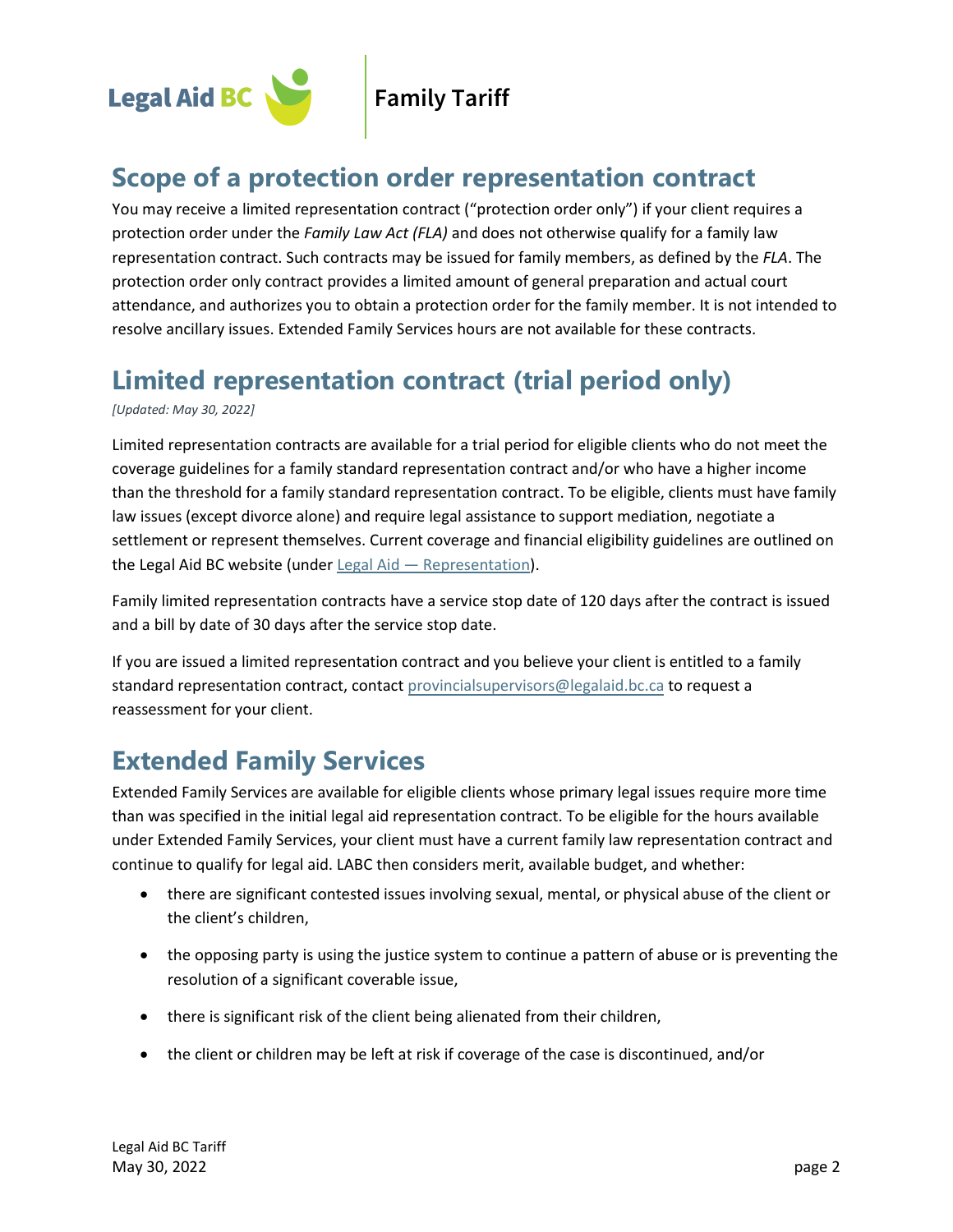

• resolution of guardianship/contact/parenting time/care of the children issues will have a significant positive impact on the relationship between the client and their children or on the environment in which the children are raised.

Merit considerations for extended family services include whether:

- the underlying issues that entitled the client to the initial family representation contract have not been stabilized;
- resolution will have a significant impact on the client's ability to maintain their or their children's safety or the client's basic ability to feed, clothe, and house themselves or their children;
- there is a reasonable likelihood of success;
- a reasonable person of modest means would themselves pay to pursue the case;
- the client has made good faith efforts to negotiate a settlement where appropriate;
- existing interim orders (that are not ex parte) do not provide sufficient stability for the client's situation so that it is necessary, rather than merely desirable, to obtain a final order;
- hours available under the family tariff have been reasonably used to address the primary legal issues that entitled the client to the representation contract; and
- there is remaining LABC budget available to fund the case.

**Note:** Extended Family Services are not available where matrimonial real property on reserve is the only outstanding issue.

To apply for Extended Services, please submit a tariff item authorization request via the Lawyer Portal and attach an Extended Family Services Opinion Letter. This letter is available in the Lawyer Portal under **Resources — Forms**. You must also ensure that your invoices are up to date.

If you require additional hours to resolve the primary legal issues listed on the representation contract and the contract is near the service stop date, request Extended Family Services rather than have your client re-apply for legal aid. If your Extended Family Services request is approved, LABC may adjust your service stop date.

If you are approved for Extended Family Services, you can still use any hours remaining from the initial representation contract.

## **Timekeeping**

You must keep typed timekeeping records for each representation contract and retain them for at least five years from the date of payment of the final invoice. When invoicing for services billable on an hourly basis, you must attach a typed timekeeping record that specifies the date(s) and time spent on each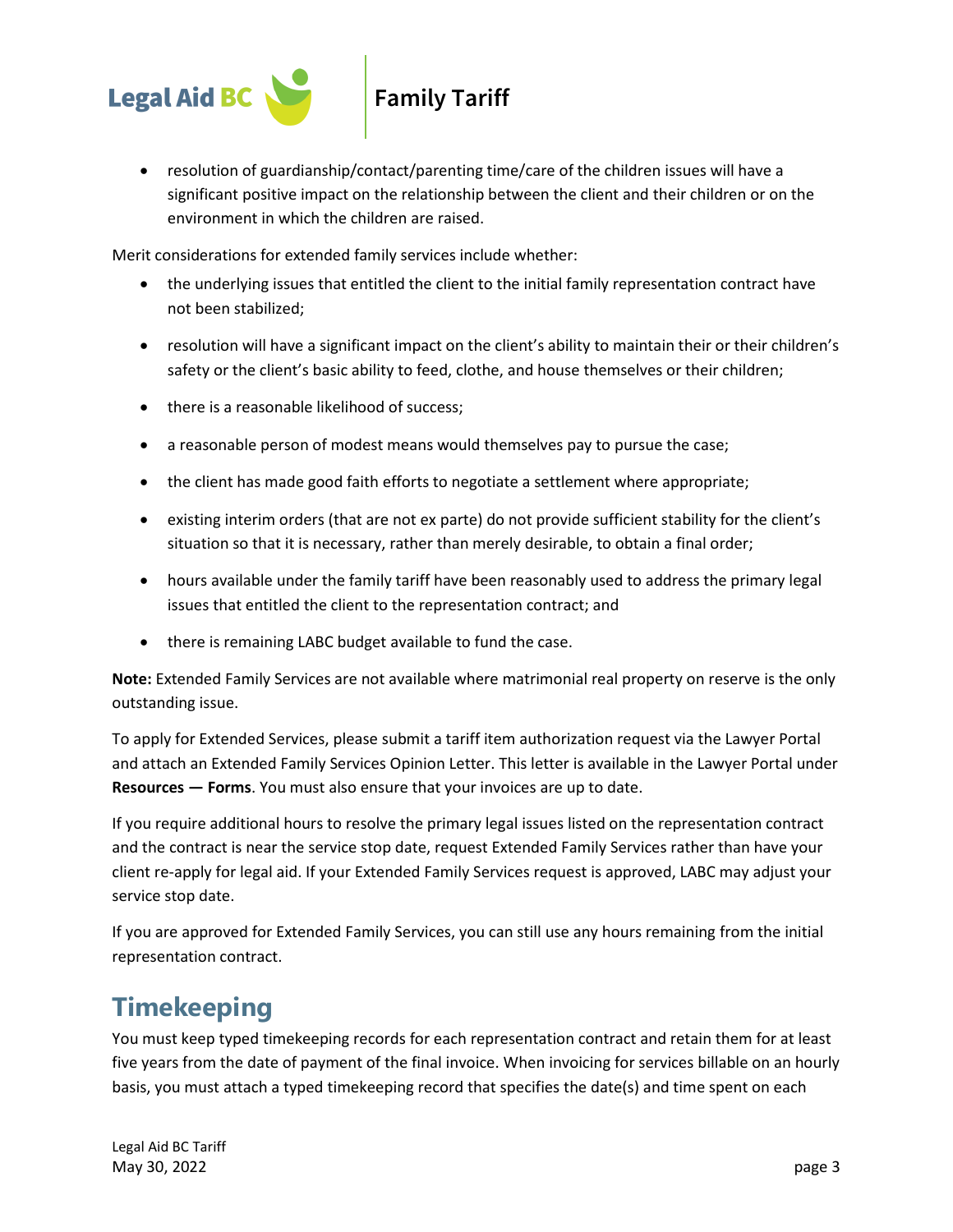

task. LABC may ask you to provide additional information about the case or services rendered to date when considering requests for extra fees or Extended Family Services, or as part of our audit process. If you prefer, you may use the [timesheet](http://www.lss.bc.ca/lawyers/forms.asp) provided in the Lawyer Portal under **Resources — Forms**.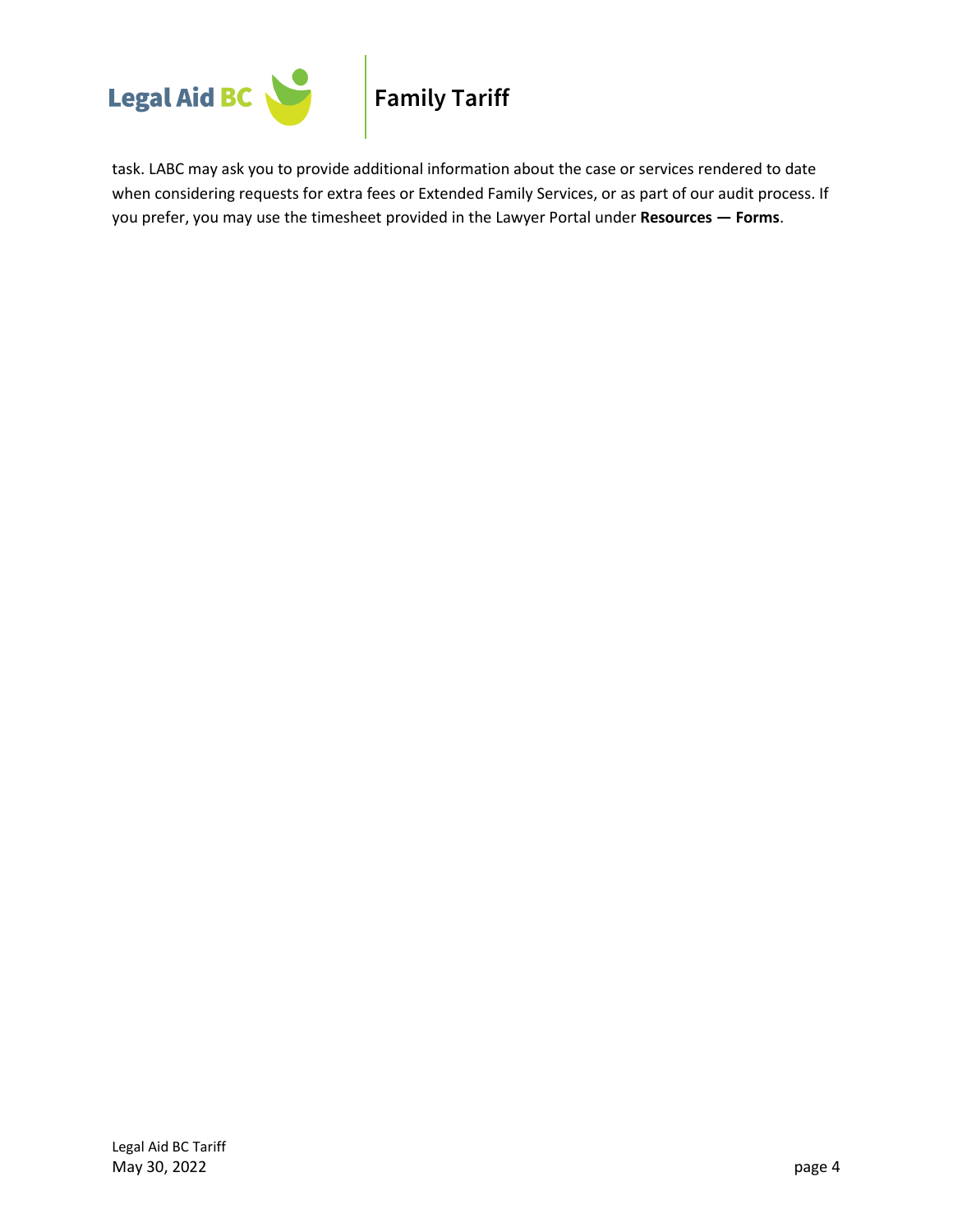

## **Family Tariff**

# **Billing items**

Use the information in this section when billing via the Lawyer Portal.

For family law representation contracts, bill your actual time spent as specified in your typed timekeeping records, up to the maximum available. Bill all items in hourly increments accurate to 10ths of an hour unless noted otherwise.

When invoicing, enter the service date for attendance items. For preparation items, provide the hours spent per service month.

**Note:** You will need to request authorization via the Lawyer Portal to bill the following:

- more than the maximum units stated (check each of your contracts in the Lawyer Portal to see the list of tariff items you can bill and the maximum units for each item); and
- a tariff item that does not appear on your contract in the Lawyer Portal (LABC will apply the authorization guidelines as stated in the LABC Tariffs for that particular tariff item).

## **General preparation**

- Includes all basic preparation for a family law representation contract that you cannot bill elsewhere. As well, if you have used the maximum hours available to you under another specific tariff item, you may bill any outstanding hours as general preparation. General preparation includes the following, (as applicable):
	- o interviewing your client or witnesses
	- o taking instructions
	- o preparing correspondence
	- o preparing and filing court documents
	- o negotiating settlements
	- o working with expert witnesses
	- o preparing written arguments
	- o drafting separation agreements, minutes of settlement, or consent orders
	- o preparing for applications and hearings
	- o preparing for case or settlement conferences
	- o preparing for Examinations for Discovery
	- o preparing and submitting an opinion letter for Extended Family Services

| Up to 35 hours      | Up to 7 hours             |
|---------------------|---------------------------|
| Family law contract | Protection order contract |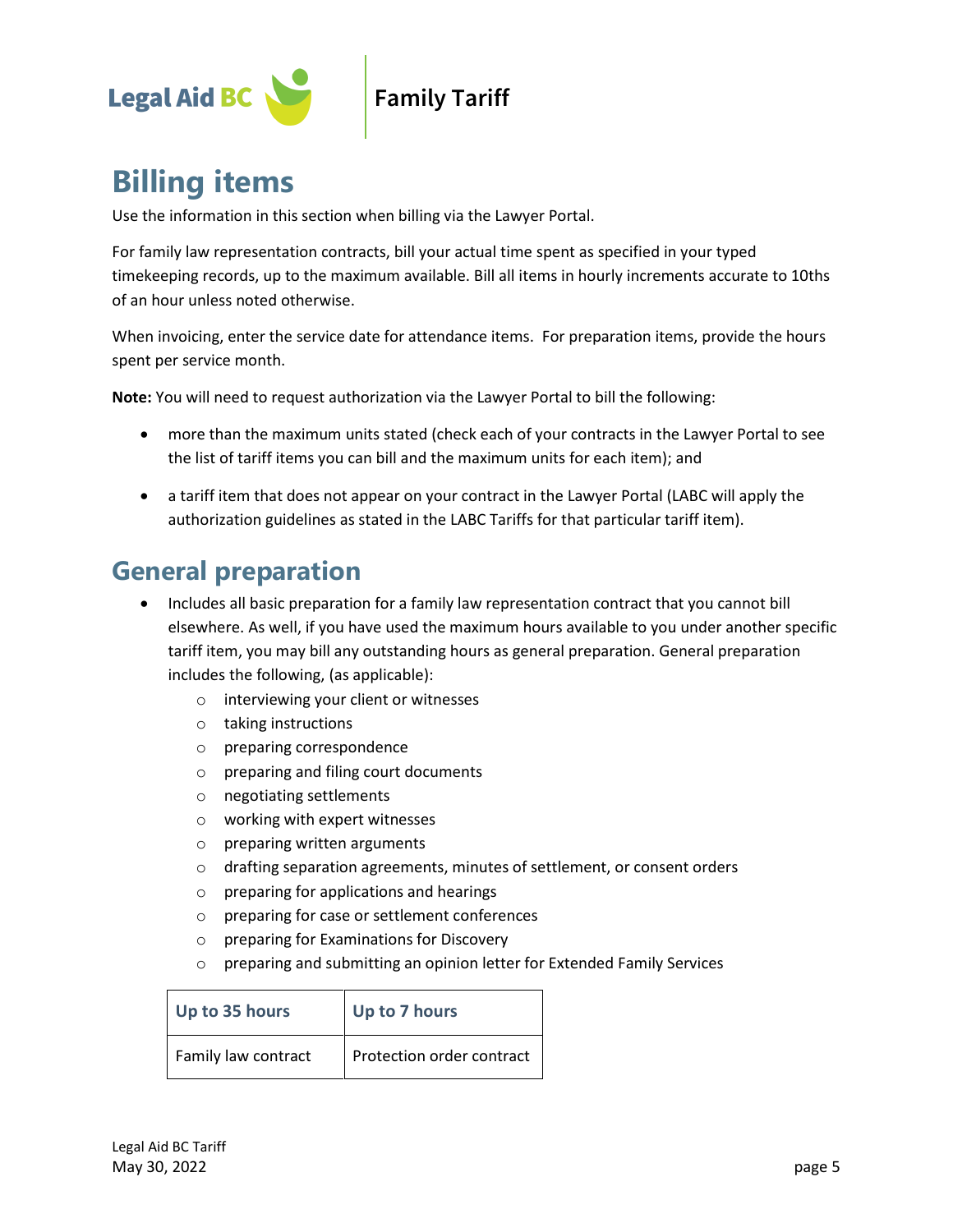

## **Extended Family Services – General preparation**

- Prior authorization is required to bill this item.
- See "General Preparation" above for guidelines on when to bill this item.

#### **Up to 25 hours**

## **Preparation for Supreme Court**

- Includes preparing for cases that are in the Supreme Court (e.g., drafting pleadings and document disclosure, preparing or responding to a Supreme Court application to establish interim orders, preparing for Examinations for Discovery, or preparing for trial or summary trial).
- Provide the court file number when billing.

#### **Up to 10 hours**

### **Extended Family Services – Preparation for Supreme Court**

- Prior authorization is required to bill this item.
- See "Preparation for Supreme Court" above for guidelines on when to bill this item.

**Up to 15 hours**

### **Preparation for out-of-court dispute resolution**

• Includes preparing your client for mediation sessions, arbitration, or collaborative settlement meetings (such as formal collaborative meetings or other interest-based settlement meetings where negotiations are conducted in the presence of your client, opposing counsel, and the opposing party).

#### **Up to 10 hours**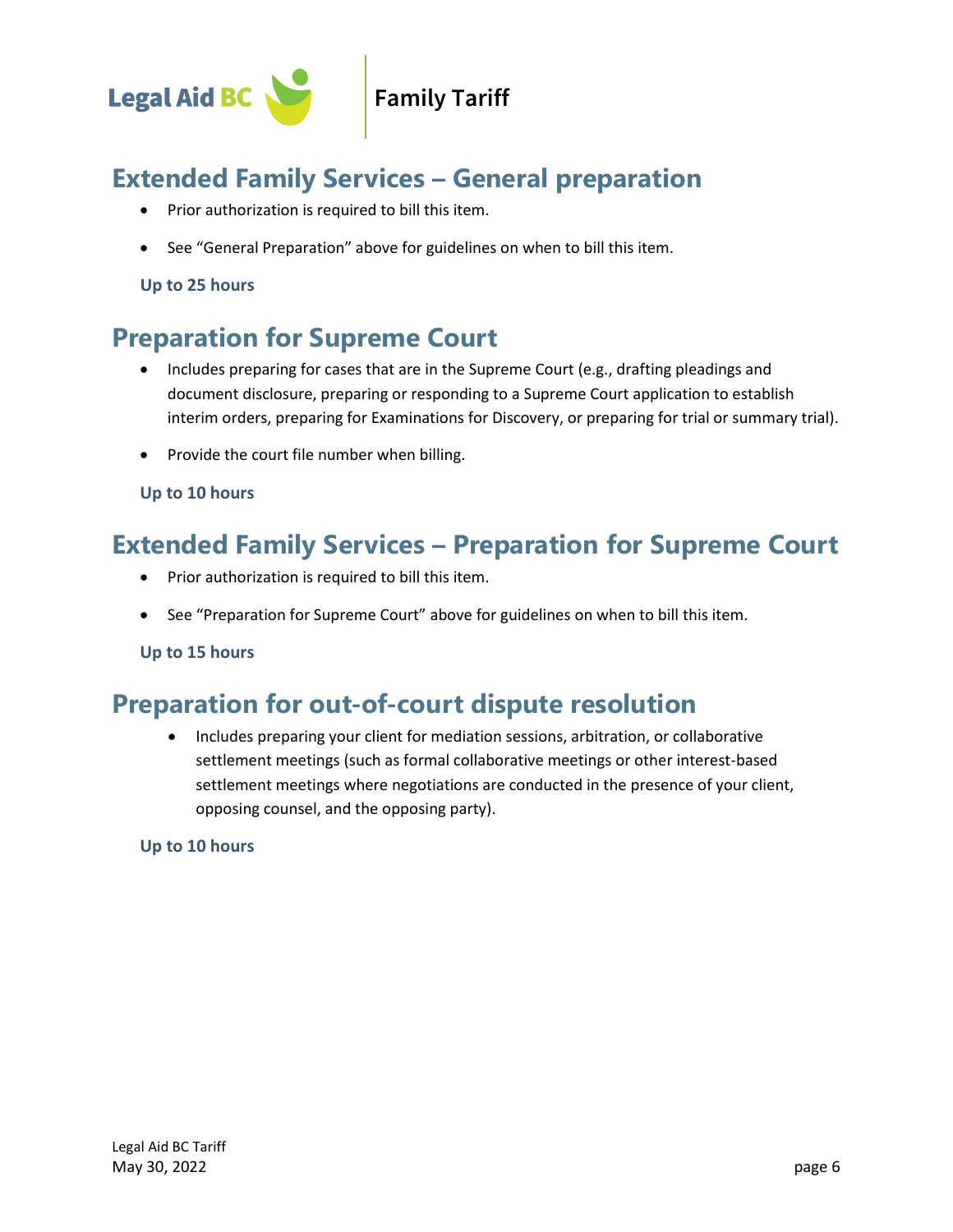

## **Preparation for issues related to matrimonial property on reserve**

- Billable for preparation related to:
	- o the use, occupation, or possession of the family home, and/or
	- o the division of value of matrimonial real property (MRP)

on reserve, where it is a significant secondary legal issue, or central to stabilizing or resolving the primary legal issue(s).

- Preparation includes the following:
	- o researching applicable laws and customs,
	- $\circ$  preparing or responding to an application for exclusive occupation of the family home under the Family Homes on Reserves and Matrimonial Interests or Rights Act,
	- $\circ$  negotiating or drafting an agreement for the use, occupation, or possession of the family home or the division of value of MRP through mediation or Indigenous dispute resolution processes, and
	- $\circ$  preparing or responding to a Supreme Court application for division of value of MRP.
- Bill any attendance (such as for mediation, Indigenous dispute resolution processes, or Supreme Court) separately under the applicable Attendance tariff item.

#### **Up to 10 hours**

## **Attendance for out-of-court dispute resolution**

- Includes attending mediation sessions, arbitration, or collaborative settlement meetings (such as formal collaborative meetings or other interest-based settlement meetings where negotiations are conducted in the presence of your client, opposing counsel, and the opposing party).
- Note: The conditions for retaining a mediator or arbitrator are in the *Disbursements Tariff*. The cost of a mediator or arbitrator is to be shared between the parties unless prior authorization has been granted by the Case Management Section.
- Provide attendance date(s) and actual time spent.

#### **Up to 15 hours**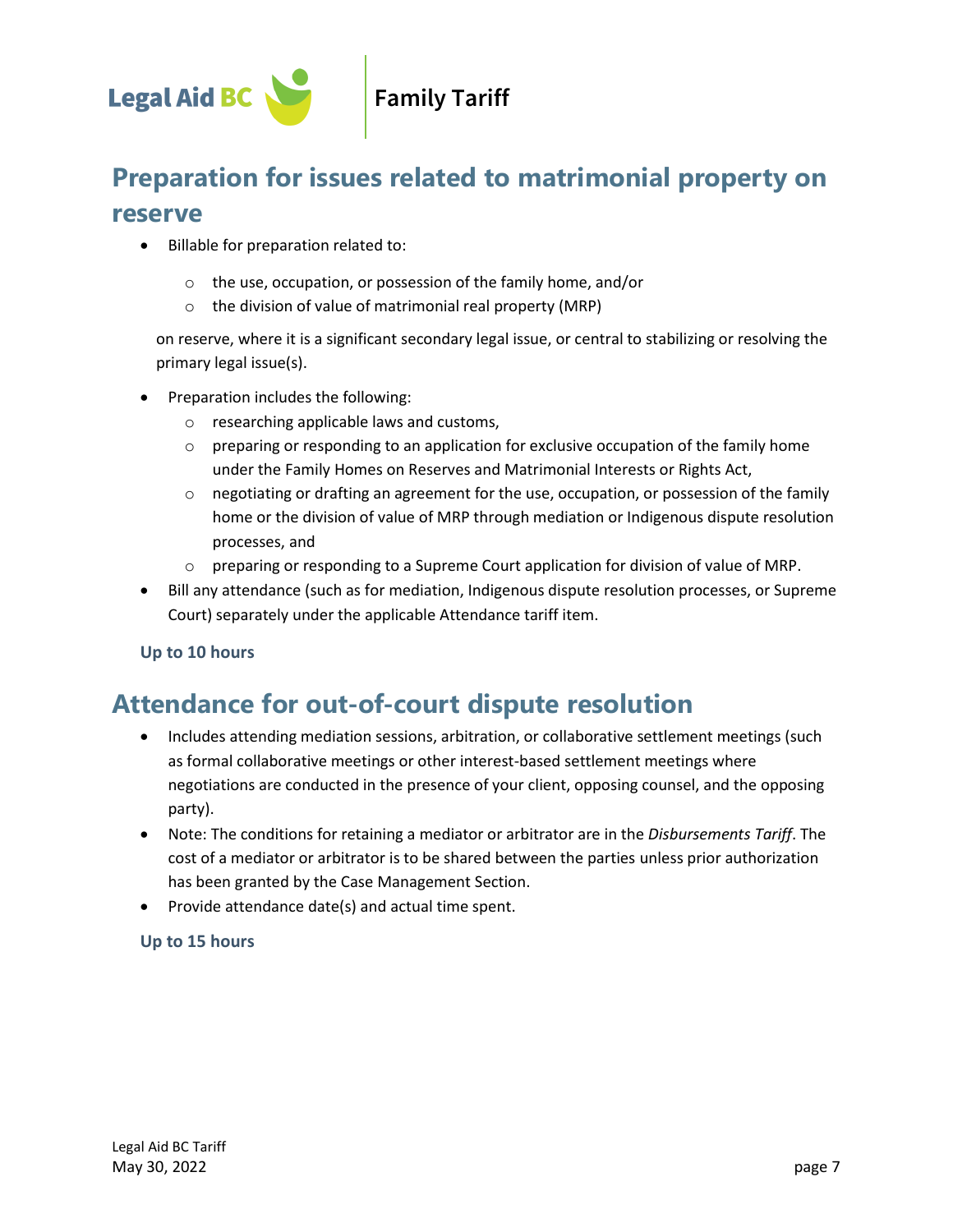

### **Attendance for court processes**

- Includes appearing in court for hearings of interim applications or at trials, attending a case or settlement conference convened by the Provincial or Supreme Court, and attending Examinations for Discovery.
- Provide the hearing date and the actual time spent in court. Bill from the time the appearance was scheduled to begin to its conclusion, excluding meal breaks.
- If hearings are set on the same day for more than one client, distribute waiting time in court equally between clients. Do not bill the same waiting time more than once.

**Actual time (up to the maximum stated on your contract)**

## **Indigenous client support**

- Billable if your client and/or their children are Indigenous.
- Billable for preparation or other work related to addressing the needs of Indigenous clients and/or their child(ren) where it will likely help resolve or maintain resolution for the family matter. Includes work that you cannot bill elsewhere. As well, this item is billable in addition to the hours available under General preparation. This item includes work such as:
	- $\circ$  planning related to the best interests of the child, including preserving Indigenous children's cultural heritage, identity, and connections to their extended family and community(ies)
	- o custom adoptions
	- o Sixties Scoop compensation
	- o band or Métis membership and Indian status applications
	- o Indian Act matters
	- $\circ$  housing and income support on reserve, or access to other benefit programs and services
	- o drug, alcohol, or mental health issues
	- Examples of services that could be provided are: interviewing a client, their family, or community members to identify the laws, customs, and traditions applicable to the client or their child(ren); developing a cultural safety agreement or healing plan; interviewing a client to identify issues, and researching and advising on remedy; helping to fill out forms; advocating for a client directly with an administering agent or agency (e.g., Aboriginal band); or researching and a client to an Elder or other Indigenous advocate or resource for assistance or support.
	- For work related to matrimonial real property on reserve issues, you can bill this item in addition to Preparation for issues related to matrimonial real property on reserve.

#### **Up to 2 hours**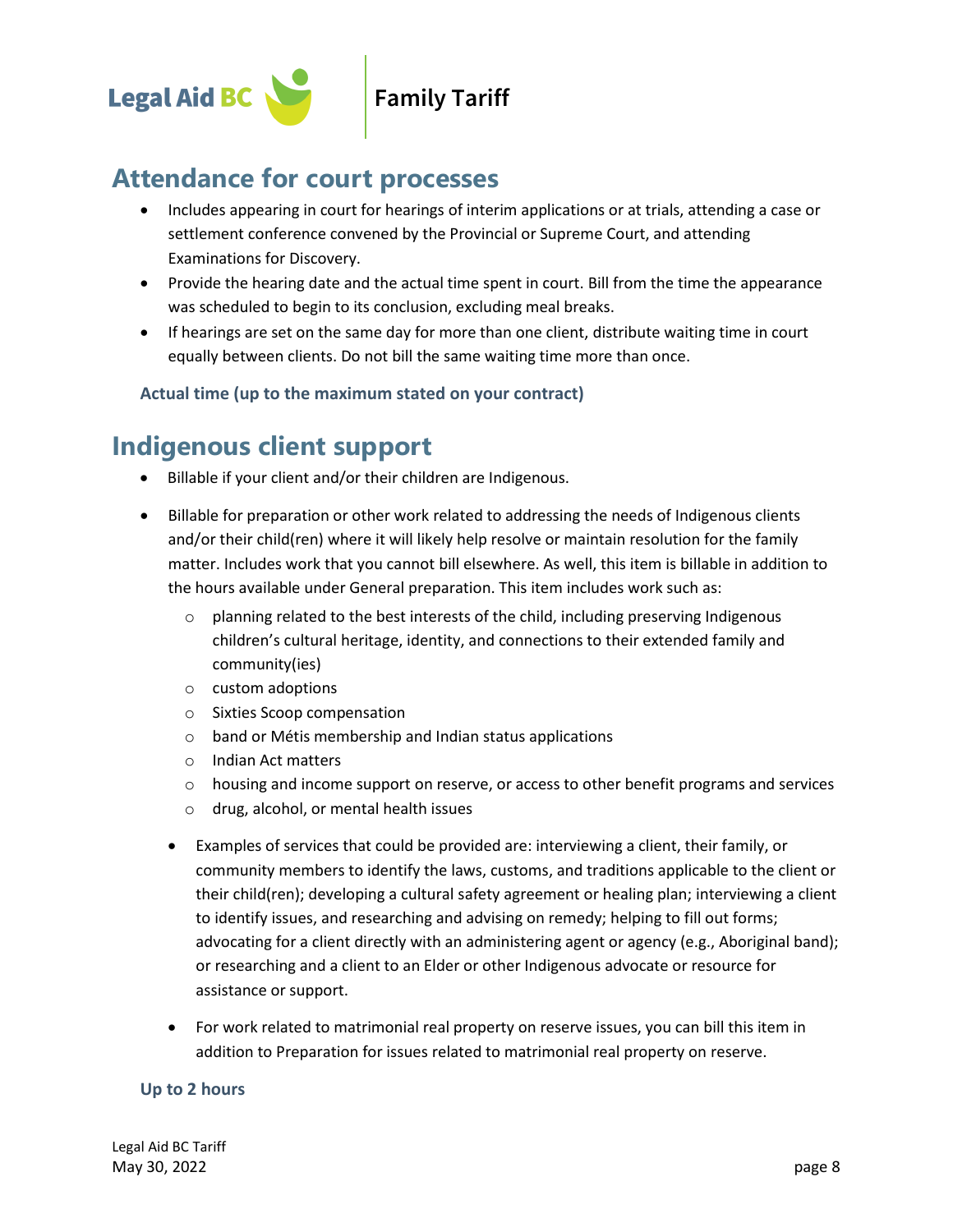

## **Family Tariff**

## **Travel**

*[Updated: April 1, 2021]*

- Billable per half day of travel to or from a hearing or to interview a client in custody if the trip exceeds 160 kilometres per round trip.
- Also billable for each half day you remain at the location (provide your destination and your travel date).
- You can bill travel fees if your representation contract states that travel is authorized under "Contract Details." If not, you must request prior authorization via the Lawyer Portal.
- The maximum travel and out-of-office fee on one date is two half days, unless you bill other services for the same day, in which case the maximum is one half day.
- Travel fees are paid per trip, not per client.
- Note that if you fly between Victoria and Vancouver, you are not entitled to travel fees.

| <b>Travel fees</b>                                          |          |
|-------------------------------------------------------------|----------|
| For service dates<br>prior to Nov 4, 2019                   | \$180.00 |
| For service dates between<br>Nov 4, 2019 and Mar 31, 2020   | \$225.00 |
| For service dates between April<br>1, 2020 and Mar 31, 2021 | \$238.50 |
| For service dates on or after<br>April 1, 2021              | \$243.27 |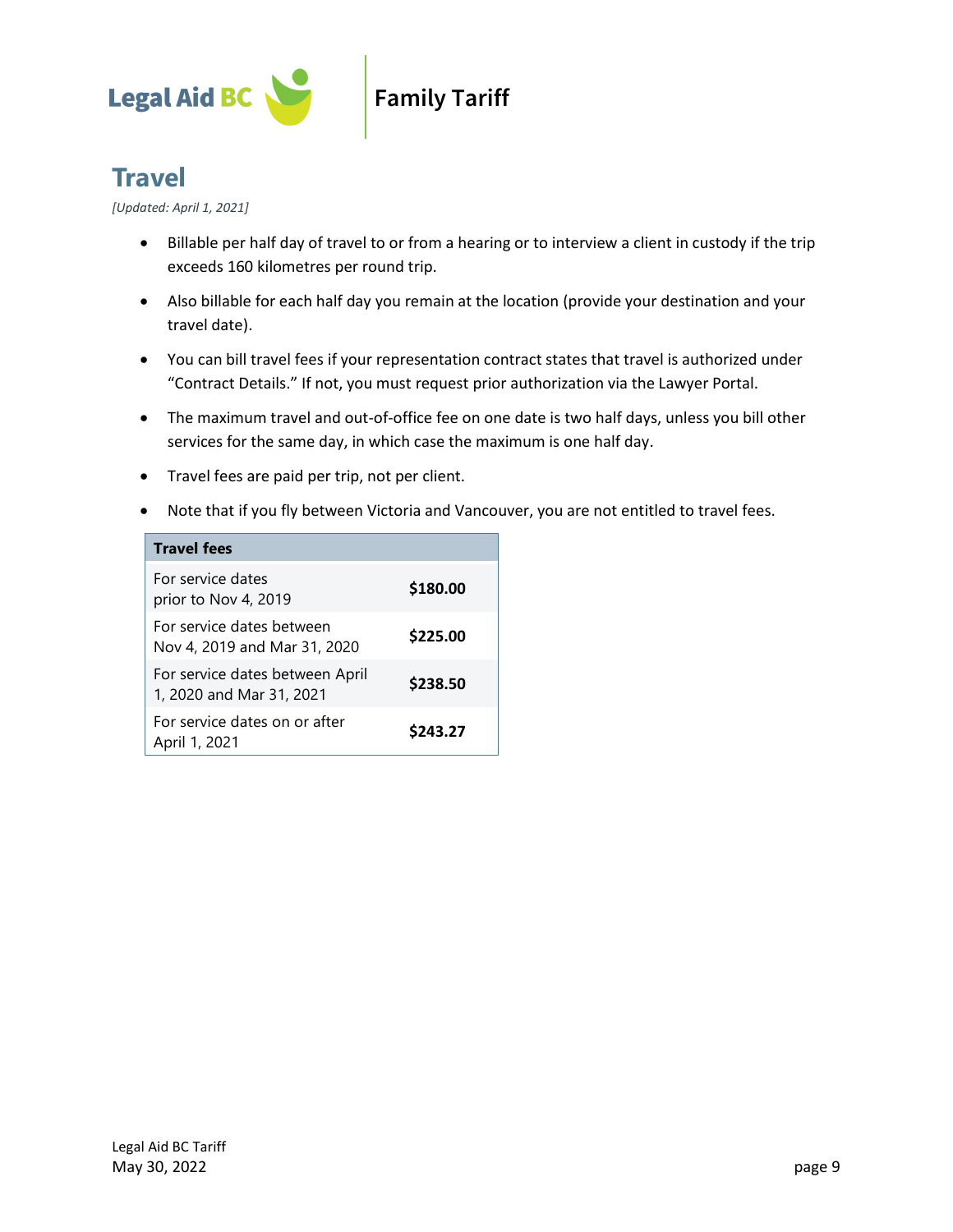

# **Limited representation (trial period)**

*[Updated: May 30, 2022]*

Under a limited representation contract, you may provide unbundled services to clients with family law issues. You may assist the client with divorce if you are also assisting the client with other family law issues. The contract is intended to provide the client with the assistance necessary to support mediation, negotiate a settlement or represent themselves.

Limited representation contracts:

- include preparation time and limited court attendance;
- are not be eligible for extended family services or travel; and
- allow up to a maximum of 8 hours general preparation and 3 hours of court attendance, if any.

## **General preparation**

- Includes all work related to a limited representation contract, including the following, (as applicable):
	- $\circ$  providing legal advice and coaching on case strategy, resolution options, and court procedures in Provincial or Supreme Court
	- o contacting other parties for information and clarification
	- o providing mediation support
	- o preparing and filing court documents
	- o negotiating settlements
	- o drafting separation agreements, minutes of settlement, or consent orders
	- $\circ$  reviewing or providing independent legal advice regarding negotiated or mediated settlements
	- o preparing for case or settlement conferences, or brief court hearings
- Note: You may be assisting the client to do some of the work listed above.

#### **Up to 8 hours**